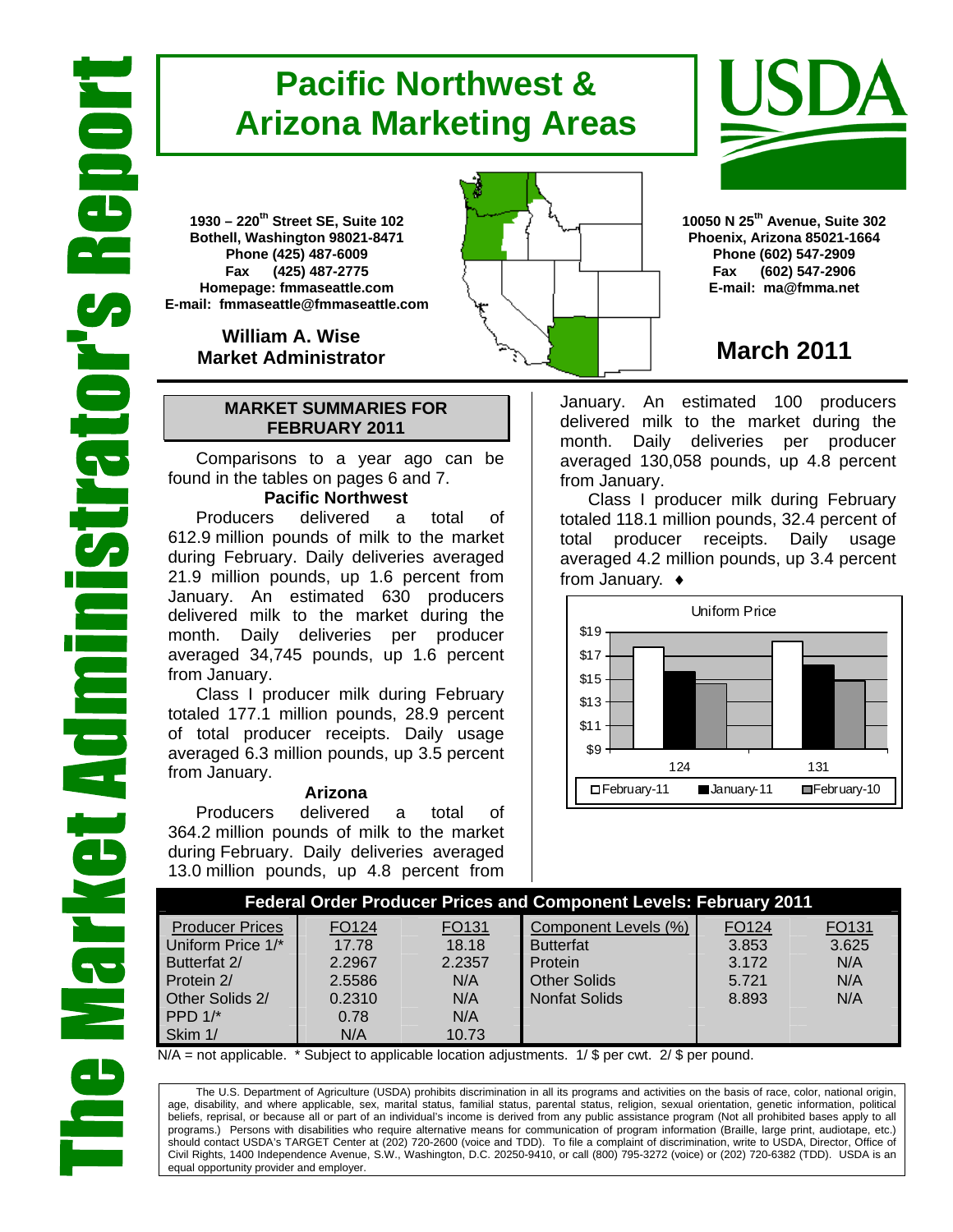### **FEBRUARY 2011 CLASS PRICES**

February 2011 non-advanced Class Prices were calculated using NASS commodity price surveys from February 5, 12, 19, and 26, 2011. Component prices for the month are \$2.5586 per pound of protein, \$2.2967 per pound of butterfat, \$0.2310 per pound of other solids, and \$1.1930 per pound of nonfat solids.

February 2011 Class III and IV prices at 3.5% butterfat are \$17.00 and \$18.40 per hundredweight, respectively. The February Class III price compared to January is up \$3.52. The Class III price is \$2.72 higher than in February 2010.

Class II butterfat was announced at \$2.3037 per pound. Class I skim and butterfat and Class II skim prices for February 2011 were announced on January 21. The Class II price at 3.5% butterfat is \$17.97 for February 2011.

|                 |          | <b>FINAL: NASS COMMODITY PRICES</b> |          |
|-----------------|----------|-------------------------------------|----------|
|                 | January  | February                            | Change   |
| Cheese*         | \$1.4076 | \$1.7449                            | \$0.3373 |
| <b>Butter</b>   | \$1.8428 | \$2.0680                            | \$0.2252 |
| Nonfat Dry Milk | \$1.2530 | \$1.3728                            | \$0.1198 |
| Whey            | \$0.3935 | \$0.4234                            | \$0.0299 |

\* The weighted average of barrels plus 3 cents and blocks.

**Current Commodity Prices - -** The NASS survey of cheddar cheese prices showed an increase in price received for 40-pound blocks and 500-pound barrels. The survey of 40-pound blocks showed an increase of 33.24 cents between the February 12 and the March 12 surveys, to \$1.9842 per pound. The survey of 500-pound barrels (**adjusted to 38% moisture**) showed an increase of 27.54 cents to \$1.9733 per pound.

The NASS butter price showed a net decrease of 1.91 cents between the weeks ending February 12 and March 12 from \$2.0862 per pound to \$2.0671 per pound.

The NASS nonfat dry milk showed an increase of 11.53 cents since mid-February to \$1.4766 per pound. The average price for NASS whey showed an increase of 4.27 cents since mid-February to \$0.4628 per pound. ♦

#### **APRIL'S CLASS I PRICE ANNOUNCEMENT**

On March 18, the April 2011 Class I price was announced at \$21.33 for the Pacific Northwest Order and \$21.78 for the Arizona Order. The Class I price was calculated using NASS commodity price surveys from the weeks of March 5 and 12.

The April Class III and IV advance skim prices are \$11.94 and \$11.63 per hundredweight, respectively. The butterfat portion of the Class I mover decreased 5.53 cents from \$2.3136 to \$2.2583 per pound.

The April 2011 Class II skim and nonfat solids prices were also announced on March 18. The skim price is \$12.33 per hundredweight, and the nonfat solids price is \$1.3700 pound for all Federal orders. ♦

|                        | <b>ADVANCED: NASS COMMODITY PRICES FOR</b><br><b>CLASS I PRICE CALCULATIONS</b> |          |            |  |  |  |
|------------------------|---------------------------------------------------------------------------------|----------|------------|--|--|--|
|                        | March                                                                           | April    | Change     |  |  |  |
| Cheese*                | \$1.6386                                                                        | \$1.9735 | \$0.3349   |  |  |  |
| <b>Butter</b>          | \$2.0820                                                                        | \$2.0363 | $-$0.0457$ |  |  |  |
| <b>Nonfat Dry Milk</b> | \$1.3467                                                                        | \$1.4733 | \$0.1266   |  |  |  |
| Whey                   | \$0.4146                                                                        | \$0.4618 | \$0.0472   |  |  |  |

\* The weighted average of barrels plus 3 cents and blocks.

### **YEAR END FINANCIAL STATEMENTS OF THE MARKET ADMINISTRATOR'S OFFICE**

The financial statements for the Administrative and Marketing Services Funds of the Pacific Northwest and Arizona Federal Milk Marketing Orders for the calendar year ending December 31, 2010, can be found on page 3. The two orders require that the market administrator conduct a marketing service program for producers who are not members of a qualified cooperative association which performs comparable services. The primary functions of the marketing service programs involve the sampling and testing of milk, and providing marketing information to producers. The principal source of income for these programs is the marketing service deduction which is applicable to all producers for whom the services are provided.♦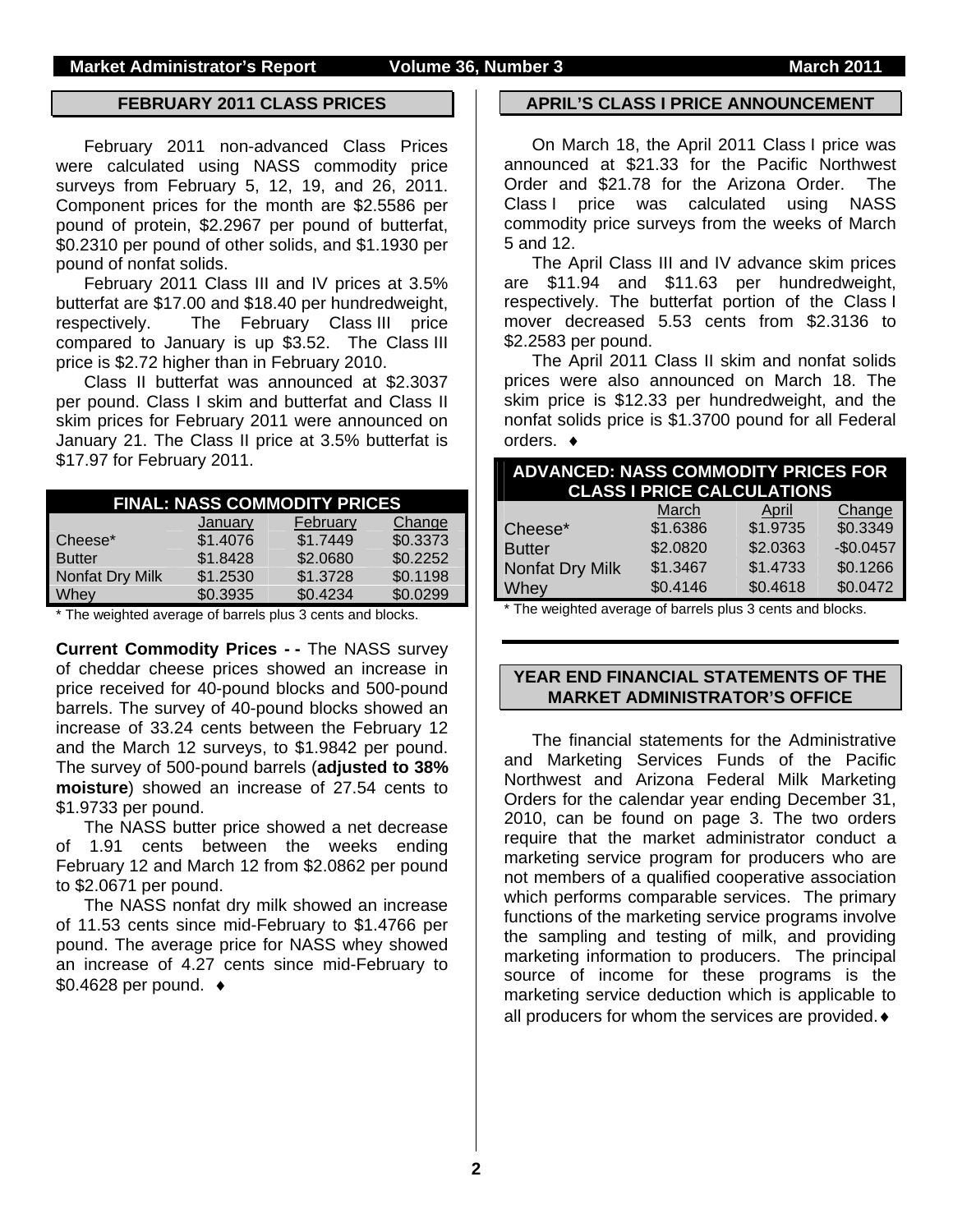#### **INCOME AND EXPENSE STATEMENT For Year Ending December 31, 2010**

|                         |                                       | Administrative<br><b>Fund</b> | <b>Marketing Service</b><br><b>Fund</b> |
|-------------------------|---------------------------------------|-------------------------------|-----------------------------------------|
| <b>Income</b>           |                                       |                               |                                         |
|                         | Assessments or Deductions             | \$<br>4,374,180               | \$<br>222,452                           |
|                         | Late Payment Charges Assessed         | 16,157                        |                                         |
| <b>Interest Earned</b>  |                                       | 7,766                         |                                         |
| Total Income *          |                                       | \$<br>4,398,103               | \$<br>222,452                           |
| <b>Expenses</b>         |                                       |                               |                                         |
|                         | <b>Salaries and Services</b>          | \$<br>2,458,993               | \$<br>56,854                            |
| Travel                  |                                       | 148,166                       | 12,190                                  |
| Communications          |                                       | 48,091                        | 983                                     |
|                         | <b>Employer Payroll Contributions</b> | 683,806                       | 13,955                                  |
| Insurance               |                                       | 8,205                         | 167                                     |
|                         | Rent-Buildings and Equipment          | 307,069                       | 6,796                                   |
|                         | Repairs and Maintenance               | 9,225                         | 20,540                                  |
| <b>Supplies</b>         |                                       | 59,396                        | 31,511                                  |
|                         | Testing and Weighing                  | 56,522                        | 53,757                                  |
| <b>Utilities</b>        |                                       | 14,621                        | 298                                     |
|                         | Depreciation of Fixed Assets          | 52,950                        | 14,760                                  |
|                         | Conferences and Meetings              | 7,413                         | 151                                     |
| Training                |                                       | 47,427                        | 968                                     |
| Miscellaneous           |                                       | 4,527                         | 95                                      |
| <b>Total Expenses *</b> |                                       | \$<br>3,906,411               | \$<br>213,027                           |
| <b>NET INCOME *</b>     |                                       | \$<br>491,692                 | \$<br>9,425                             |

#### **BALANCE SHEET As of December 31, 2010**

| <b>ASSETS</b>                             | <b>Administrative</b><br><b>Fund</b> |     | <b>Marketing Service</b><br><b>Fund</b> |
|-------------------------------------------|--------------------------------------|-----|-----------------------------------------|
| <b>Current Assets</b>                     |                                      |     |                                         |
| Cash                                      | \$<br>2,708,774                      | \$  | (82, 280)                               |
| Investments                               | 1,000,000                            |     |                                         |
| Accounts Receivable:                      |                                      |     |                                         |
| Handlers                                  | 399,262                              |     | 19,521                                  |
| Other                                     | 39,532                               |     | 52                                      |
| <b>Accrued Interest Receivable</b>        | 2,934                                |     |                                         |
| <b>Other Assets</b>                       |                                      |     |                                         |
| Prepaid Expenses                          | 2,015                                |     | 5,588                                   |
| Deposits                                  | 5,705                                |     |                                         |
| <b>Fixed Assets</b>                       |                                      |     |                                         |
| <b>Furniture and Equipment</b>            | 845,845                              |     | 17,262                                  |
| <b>Accumulated Depreciation</b>           | (814, 369)                           |     | (16, 620)                               |
| Laboratory Equipment                      | 163,974                              |     | 186,682                                 |
| <b>Accumulated Depreciation</b>           | (106, 583)                           |     | (116,930)                               |
| Leasehold Improvements                    | 209,109                              |     | 4,268                                   |
| <b>Accumulated Depreciation</b>           |                                      |     | (4, 255)                                |
|                                           | (208, 526)                           |     |                                         |
| <b>TOTAL ASSETS *</b>                     | 4,247,673                            | \$. | 13,289                                  |
| <b>LIABILITIES AND OPERATING BALANCE</b>  |                                      |     |                                         |
| <b>Current Liabilities</b>                |                                      |     |                                         |
| Accounts Payable:                         |                                      |     |                                         |
| <b>Trade Creditors</b>                    | \$<br>816                            | \$  |                                         |
| Accrued Employee Annual Leave             | 177,396                              |     | 3,971                                   |
| <b>Operating Balance</b>                  | 4,069,462                            |     | 9,318                                   |
| TOTAL LIABILITIES AND OPERATING BALANCE * | \$<br>4,247,673                      | \$  | 13,289                                  |

\* May not add due to rounding.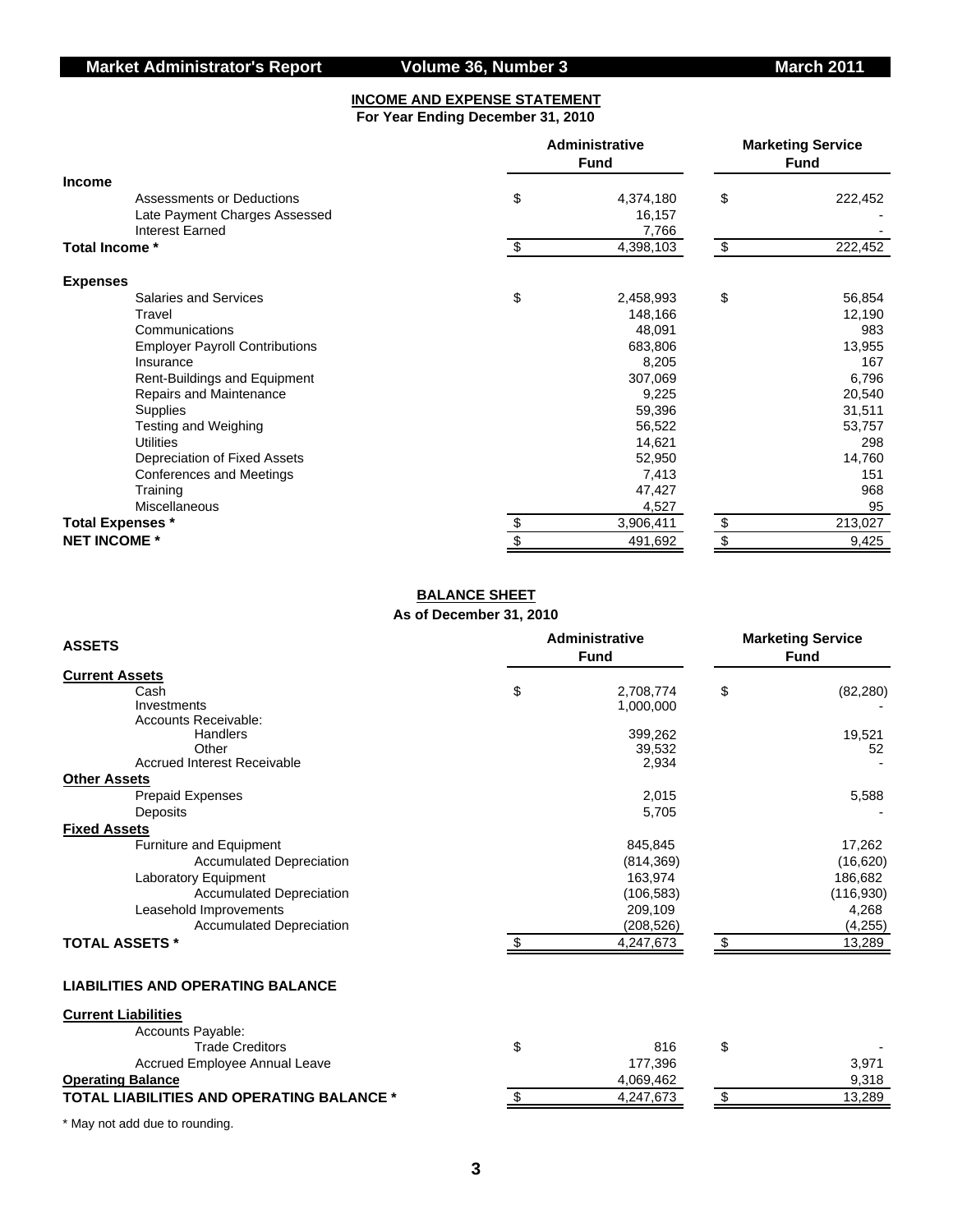### **USDA INTRODUCES ONLINE ATLAS OF RURAL AND SMALL-TOWN AMERICA**

On February 18, 2011, Agriculture Secretary Tom Vilsack announced the debut of an online mapping tool that captures a broad range of demographic, economic, and agricultural data on rural areas across the United States. The Atlas of Rural and Small-town America, developed by USDA's Economic Research Service, provides county-level mapping of over 60 statistical indicators depicting conditions and trends across different types of nonmetro regions.

"The new Atlas will complement USDA's efforts in promoting rural development and well-being by helping policy makers pinpoint the needs of particular regions, recognize their diversity, and build on their assets," said Vilsack. "The Atlas is part of a broad USDA initiative to make relevant data easily accessible to the public, including researchers, journalists, public officials, and other professionals."

Nearly 50 million people - 17 percent of the U.S. population - live in nonmetropolitan (nonmetro) America, covering approximately 2,000 counties. Economic and social challenges facing rural areas and small towns differ greatly from those affecting larger U.S. cities, and vary substantially from one nonmetro county to the next.

The Atlas allows users to geographically compare selected states or regions using data on population, age structure, race and ethnicity, income, employment, agricultural well-being, and other measures. Regional planners in the rural Southwest, for example, could compare population trends in their area with counties or states in the Midwest. Maps can be filtered to show only counties of a certain type, such as those with high levels of manufacturing or with persistent poverty. For example, this option could be used to show high unemployment in manufacturing-dependent counties.

This web-based product assembles the latest county-level statistics from the U.S. Census Bureau, the Bureau of Labor Statistics, the Bureau of Economic Analysis, USDA, and other Federal sources. Of particular note, the Atlas incorporates data from the first full set of county-level data in the Census Bureau's American Community Survey (ACS). Data from the various agencies are combined in four broad categories that users can select:

- **People:** county demographic profiles, including age, race/ethnicity, education, family composition, population change, migration, and immigration.
- **Jobs:** conditions and trends affecting the labor force, such as employment change, unemployment, industry, and occupational structure.
- **Agriculture**: indicators of farm structure and the well-being of farm households, including farm size, income, sales, and tenure.
- **County typologies**: ERS county classifications based on the rural-urban continuum, economic structure, and other key locational features, such as, landscape amenities, occupation types, persistent poverty, or population loss status.

Users can click on a county and view a pop-up box showing data on all the indicators in each of these four categories. In addition, users can view an indicator (e.g., employment data) for the entire country, or can zoom into specific regions, states, or sub-state areas, and pan across the U.S. at different scales on the map. Maps can be downloaded for use in documents and presentations, and data are accessible via downloadable spreadsheets.

The Rural Atlas is visually and functionally similar to another product developed by the Economic Research Service - the Food Environment Atlas - which maps U.S. counties by factors that reflect a communities' access to affordable, healthy food. That web-based tool has attracted considerable attention from the media and among professionals concerned with diet and public health.

The Atlas of Rural and Small-Town America is available online at: www.ers.usda.gov/Data/ RuralAtlas/. ♦

### **DAIRY INDUSTRY ADVISORY COMMITTEE VOTES TO APPROVE FINAL REPORT OF RECOMMENDATIONS**

 The Dairy Industry Advisory Committee voted on March 3, 2011, to approve a final report to Agriculture Secretary Tom Vilsack that offers recommendations concerning dairy farm profitability and milk prices.

The vote, which was held during a public meeting via conference call, supports a report that offers 23 public policy recommendations.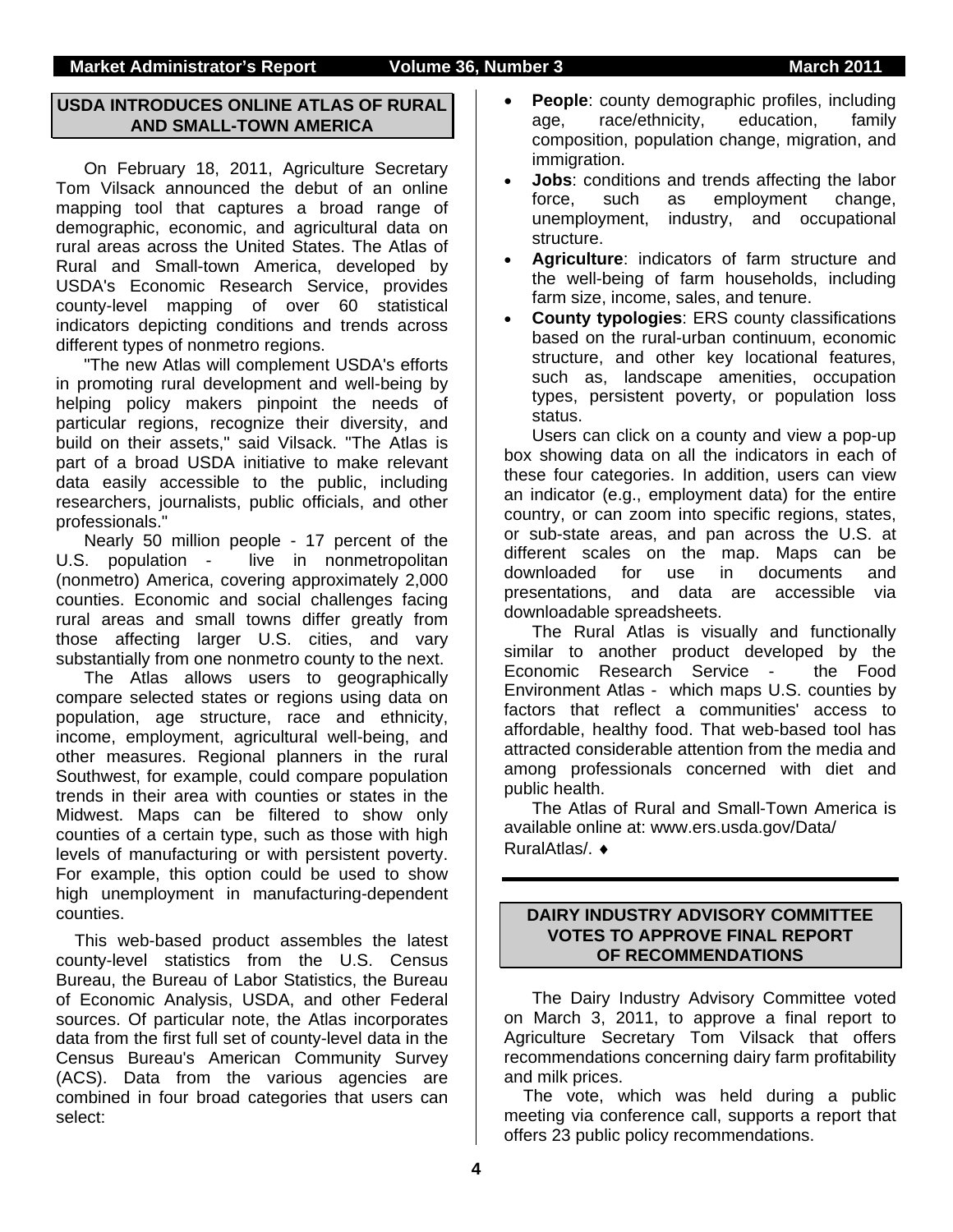"A tremendous amount of time and effort has been put into this report by members of the Dairy Industry Advisory Committee and I'm appreciative of their efforts and their willingness to dedicate time in support of the dairy industry," said Agriculture Secretary Tom Vilsack.

The Dairy Industry Advisory Committee was chartered to review farm milk price volatility and dairy farmer profitability. The committee was asked to make recommendations to the Secretary on how USDA can best address these issues to meet the dairy industry's needs, both short and long-term. The committee also was asked to provide feedback on how actions taken by USDA in 2009 have affected the dairy industry.

For a written copy of the report - which was set to be available within approximately 10 days contact Solomon Whitfield at Solomon.Whitfield@ wdc.usda.gov. An electronic version of the report can be found at www.fsa.usda.gov/DIAC. ♦

### **USDA REVIEWS IMPACT OF ORGANIC REGULATIONS ON SMALL BUSINESSES**

 On February 25, 2011, the U.S. Department of Agriculture announced that it is reviewing the National Organic Program (NOP) regulations (7 CFR part 205) concerning their impact on small businesses.

The review is being conducted under criteria contained in section 610 of the Regulatory Flexibility Act, whose provisions require that all Federal agencies review existing regulations that have a significant economic impact on a substantial number of small entities and to determine whether the associated impact can be minimized.

In doing so, the Agricultural Marketing Service (AMS) will consider the following: (1) The continued need for the regulations; (2) the nature of complaints or comments received from the public concerning the regulations; (3) the complexity of the regulations; (4) the extent to which the regulations overlap, duplicate, or conflict with other Federal rules, and, to the extent feasible, with State and local regulations; and (5) the length of time since the regulations have been evaluated or the degree to which technology, economic conditions, or other factors have changed in the area affected by the regulations. This review of the NOP regulations will help determine whether they should be continued (without change), amended, or rescinded to minimize the impacts on small entities.

"AMS is committed to mitigating undue burden on the entities we serve, which range from small to large producers and handlers," said Rayne Pegg, AMS administrator. "As we periodically review our regulations we will consider these criteria to determine how the NOP standards should continue to be enforced."

AMS invites the public to provide written comments, views, opinions, and other information specific to the impact of the NOP regulations on small businesses. Interested persons can send comments by visiting www.regulations.gov (reference document number AMS-NOP-11-0005; NOP-11-01), or by mailing written comments to Toni Strother, Agricultural Marketing Specialist, National Organic Program, USDA-AMS-NOP, 1400 Independence Ave., SW, Room 2646-So., Ag Stop 0268, Washington, DC 20250. Comments must be received by April 26, 2011.

For further information, contact Melissa Bailey, Ph.D., Director, Standards Division, National Organic Program, by telephone: (202) 720-3252 or electronic mail: Melissa.Bailey@usda.gov. ♦

### **HIGHER CARBON PRICES COULD SPUR ADOPTION OF METHANE DIGESTERS**

In the March 2011 edition of USDA's *Amber Waves* publication, there is an in-depth discussion on the profitability of methane digesters. The following is an excerpt from the article.

- A market price for carbon emission reductions would allow livestock producers with methane digesters to earn additional revenue from trapping and burning methane from manure.
- Greater income from reducing methane emissions could substantially increase the number of livestock producers who would find it profitable to install methane digesters.
- Large-scale hog and dairy operations with lagoon manure management systems are likely to benefit most from a higher carbon price, which could have long-run structural implications for the livestock sector.

The full content of this feature is available on the ERS website at: www.ers.usda.gov/AmberWaves/ March11/Features/MethaneDigesters.htm.♦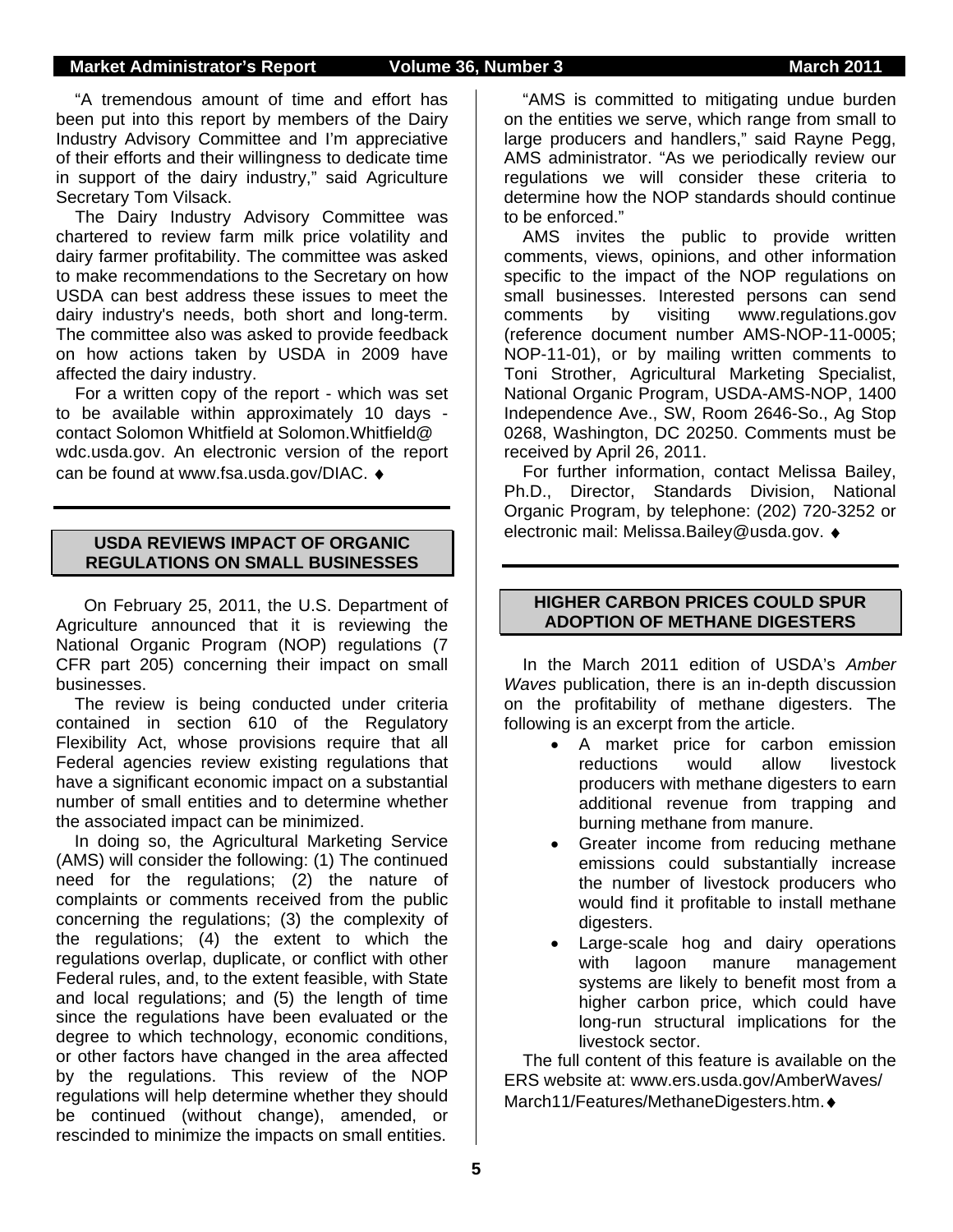|                                                                                                                            | <b>PACIFIC NORTHWEST</b> |                  |                                 |                 | <b>ARIZONA</b>  |                  |                 |                 |
|----------------------------------------------------------------------------------------------------------------------------|--------------------------|------------------|---------------------------------|-----------------|-----------------|------------------|-----------------|-----------------|
| Minimum Class Prices (3.5% B.F.)                                                                                           | Feb 2011                 | Jan 2011         | Feb 2010                        | Jan 2010        | Feb 2011        | Jan 2011         | Feb 2010        | Jan 2010        |
| Class I Milk (\$/cwt.)<br>and a strain and                                                                                 | \$17.79                  | \$17.10          | \$16.74                         | \$16.93         | \$18.24         | \$17.55          | \$17.19         | \$17.38         |
| Class II Milk (\$/cwt.)<br>and the state of                                                                                | 17.97                    | 16.79            | 15.65                           | 15.22           | 17.97           | 16.79            | 15.65           | 15.22           |
| Class III Milk (\$/cwt.)                                                                                                   | 17.00                    | 13.48            | 14.28                           | 14.50           | 17.00           | 13.48            | 14.28           | 14.50           |
| Class IV Milk (\$/cwt.)<br>$\mathcal{L}^{\mathcal{A}}$ , and $\mathcal{L}^{\mathcal{A}}$ , and $\mathcal{L}^{\mathcal{A}}$ | 18.40                    | 16.42            | 12.90                           | 13.85           | 18.40           | 16.42            | 12.90           | 13.85           |
| <b>Producer Prices</b>                                                                                                     |                          |                  |                                 |                 |                 |                  |                 |                 |
| Producer Price Differential (\$/cwt.)                                                                                      | \$0.78                   | \$2.09           | \$0.35                          | \$0.38          | $\ddot{}$       | $+$              | ÷               | $+$             |
| Butterfat (\$/pound)<br>and a state of                                                                                     | 2.2967                   | 2.0239           | 1.4404                          | 1.4405          | ÷.              | $+$              |                 | $+$             |
| Protein (\$/pound)                                                                                                         | 2.5586                   | 1.7590           | 2.7066                          | 2.7916          | $+$             | $+$              | $\ddot{}$       | $+$             |
| Other Solids (\$/pound)<br><b>Contractor</b>                                                                               | 0.2310                   | 0.2002           | 0.1992                          | 0.1946          | $+$             | $+$              | $+$             | $+$             |
| Uniform Skim Price (\$/cwt.)<br>$\cdot$ $\cdot$ $\cdot$                                                                    | $+$                      | $+$              | $+$                             | $+$             | 10.73           | 9.61             | 10.19           | 10.43           |
| Uniform Butterfat Price (\$/pound)                                                                                         | $+$                      | $\ddot{}$        | $+$                             | $+$             | 2.2357          | 1.9878           | 1.4408          | 1.4709          |
| Statistical Uniform Price (\$/cwt.)<br>$\sim 10$                                                                           | \$17.78                  | \$15.57          | \$14.63                         | \$14.88         | \$18.18         | \$16.23          | \$14.88         | \$15.21         |
| <b>Producer Data</b>                                                                                                       |                          |                  |                                 |                 |                 |                  |                 |                 |
| Number of Producers<br>.                                                                                                   | 630 *                    | 630              | 631                             | 632             | $100*$          | 100              | 93              | 94              |
| Avg. Daily Production (lbs.)<br>$\cdot$ $\cdot$ $\cdot$                                                                    | 34.745 *                 | 34.193           | 35.835                          | 34.986          | 130.058 *       | 124.082          | 129.088         | 122,455         |
| <b>Producer Milk Ratios</b>                                                                                                |                          |                  |                                 |                 |                 |                  |                 |                 |
| Class I<br>and a straightful and a straight                                                                                | 28.89%                   | 28.35%           | 27.32%                          | 28.16%          | 32.43%          | 32.88%           | 32.75%          | 33.38%          |
| Class II<br>.<br>Class III                                                                                                 | 7.12%<br>39.02%          | 6.17%            | 6.65%<br>38.84%                 | 5.83%<br>37.71% | 8.35%<br>27.08% | 9.13%            | 7.31%<br>25.46% | 6.98%<br>26.89% |
| .<br>Class IV<br>.                                                                                                         | 24.97%                   | 39.63%<br>25.85% | 27.19%                          | 28.30%          | 32.14%          | 26.52%<br>31.47% | 34.48%          | 32.75%          |
| + Not Applicable.<br>* Preliminary.                                                                                        |                          |                  |                                 |                 |                 |                  |                 |                 |
|                                                                                                                            |                          |                  | MONTHLY SUPPLEMENTAL STATISTICS |                 |                 |                  |                 |                 |
| <b>Number of Handlers</b>                                                                                                  | Jan 2011                 | Dec 2010         | Jan 2010                        | Dec 2009        | Jan 2011        | Dec 2010         | Jan 2010        | Dec 2009        |
| Pool Handlers<br>and a straight and                                                                                        | 26                       | 26               | 28                              | 26              | $\overline{7}$  | 7                | $\overline{7}$  |                 |
| <b>Distributing Plants</b>                                                                                                 | 14                       | 14               | 15                              | 14              | 5               | 5                | 5               |                 |
| Supply Plants 1/                                                                                                           | $\overline{7}$           | $\overline{7}$   | 8                               | $\overline{7}$  | $\overline{1}$  | $\mathbf{1}$     |                 |                 |
| Cooperatives                                                                                                               | 5                        | 5                | 5                               | 5               | $\mathbf 1$     | $\mathbf 1$      |                 |                 |
| Producer-Handlers                                                                                                          | 5                        | 5                | 5                               | 5               | $\Omega$        | $\Omega$         | $\Omega$        |                 |
| Other Plants w/ Class I Use<br>$\sim$ $\sim$ $\sim$                                                                        | 18                       | 22               | 23                              | 24              | 22              | 23               | 25              | 25              |
| <b>Class I Route Disposition In Area</b>                                                                                   |                          |                  |                                 |                 |                 |                  |                 |                 |
| <b>By Pool Plants</b>                                                                                                      | $\ldots$ 175,248,364     | 174,867,773      | 175,594,630                     | 180,912,244     | 98,259,546      | 96,097,716       | 98.031.580      | 99,157,408      |
| By Producer-Handlers                                                                                                       | 7,921,154                | 8,754,709        | 6,721,445                       | 7,263,382       | $\Omega$        | $\Omega$         | $\Omega$        |                 |
| By Other Plants<br>.                                                                                                       | 8,185,510 *              | 10,194,890       | 7,377,617                       | 8,172,813       | 6,894,838 *     | 7,173,168        | 5,551,436       | 5,951,124       |
| Total                                                                                                                      | 191,355,028              | 193,817,372      | 189,693,692                     | 196,348,439     | 105,154,384     | 103,270,884      | 103,583,016     | 105,108,532     |
| <b>Producer-Handler Data</b>                                                                                               |                          |                  |                                 |                 |                 |                  |                 |                 |
| % Class I Use<br>.                                                                                                         | 61.47%                   | 62.54%           | 83.31%                          | 84.50%          | 0.00%           | 0.00%            | 0.00%           | 0.00%           |
| % of Total In-Area Route Dispositions                                                                                      | 4.14%                    | 4.52%            | 3.54%                           | 3.70%           | 0.00%           | 0.00%            | 0.00%           | 0.00%           |
|                                                                                                                            |                          |                  |                                 |                 |                 |                  |                 |                 |

Preliminary. 1/ Includes Cooperative Pool Manufacturing Plants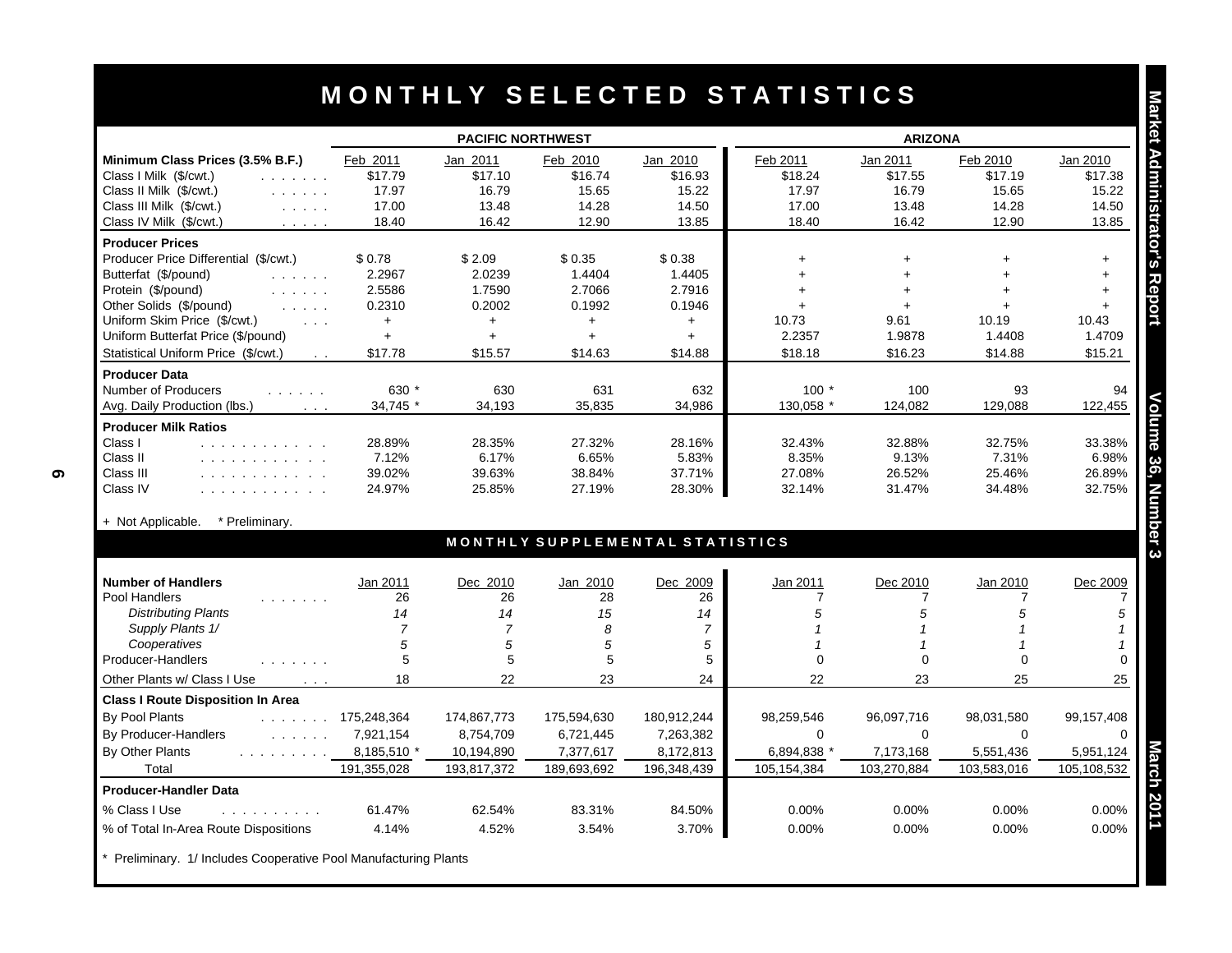| <b>CLASSIFICATION OF MILK</b><br>TOTAL PRODUCER MILK<br>RECEIPTS FROM OTHER SOURCES<br>OPENING INVENTORY<br><b>TOTAL TO BE ACCOUNTED FOR</b> | Feb 2011           | Jan 2011              |                       |                       |                    | <b>ARIZONA</b>     |                       |                    |
|----------------------------------------------------------------------------------------------------------------------------------------------|--------------------|-----------------------|-----------------------|-----------------------|--------------------|--------------------|-----------------------|--------------------|
|                                                                                                                                              |                    |                       | Feb 2010              | Jan 2010              | Feb 2011           | Jan 2011           | Feb 2010              | Jan 2010           |
|                                                                                                                                              | 612,904,142        | 667,787,395           | 633,137,800           | 685,451,077           | 364, 162, 203      | 384,653,480        | 336,145,325           | 356,834,197        |
|                                                                                                                                              | 12,435,384         | 12,408,437            | 9,605,928             | 10,451,152            | 3,000,884          | 2,582,121          | 1,734,125             | 2,367,334          |
|                                                                                                                                              | 36,929,464         | 35,368,361            | 39,217,686            | 28,359,605            | 21,899,827         | 21,096,547         | 21,638,176            | 20,013,259         |
|                                                                                                                                              | 662,268,990        | 715,564,193           | 681,961,414           | 724,261,834           | 389,062,914        | 408,332,148        | 359,517,626           | 379,214,790        |
| UTILIZATION OF RECEIPTS                                                                                                                      |                    |                       |                       |                       |                    |                    |                       |                    |
| Whole milk                                                                                                                                   | 29,358,423         | 32,910,741            | 29,091,069            | 32,072,636            | 22,528,781         | 24,179,840         | 21,969,434            | 24,439,131         |
| Flavored milk & milk drinks                                                                                                                  | 12,609,911         | 13,231,997            | 12,255,306            | 13,234,182            | 6,310,867          | 6,618,043          | 6,272,847             | 6,424,609          |
| 2% milk                                                                                                                                      | 64,785,459         | 70,431,960            | 63,731,278            | 71,883,220            | 32,961,221         | 35,769,248         | 32,966,788            | 36,702,933         |
| 1% milk                                                                                                                                      | 25,991,631         | 28,520,281            | 25,145,997            | 28,243,298            | 16,000,830         | 17,497,906         | 14,825,698            | 16,288,847         |
| Skim milk                                                                                                                                    | 27,519,037         | 28,900,899            | 26,211,105            | 28,911,102            | 12,929,197         | 13,792,102         | 12,661,526            | 13,776,743         |
| Buttermilk                                                                                                                                   | 1,195,072          | 1,252,486             | 1,261,179             | 1,250,192             | 404,731            | 402,407            | 393,832               | 399,317            |
| CLASS I ROUTE DISP. IN AREA                                                                                                                  | 161,459,533        | 175,248,364           | 157,695,934           | 175,594,630           | 91,135,627         | 98,259,546         | 89,090,125            | 98,031,580         |
| Class I dispositions out of area                                                                                                             | 14,651,720         | 14,279,659            | 15,697,386            | 16,099,285            | 21,583,681         | 22,672,111         | 22,106,666            | 23,562,849         |
| Other Class I usage                                                                                                                          | 16,445,311         | 17,166,278            | 15,102,451            | 17,710,716            | 17,531,365         | 16,568,564         | 10,525,726            | 11,611,328         |
| TOTAL CLASS I USE.                                                                                                                           | 192,556,564        | 206,694,301           | 188,495,771           | 209,404,631           | 130,250,673        | 137,500,221        | 121,722,517           | 133,205,757        |
| TOTAL CLASS II USE                                                                                                                           | 49,855,876         | 48,006,242            | 48,378,613            | 47,923,180            | 30,923,864         | 35,744,918         | 25,252,311            | 25,508,223         |
| TOTAL CLASS III USE                                                                                                                          | 243,698,531        | 266,731,290           | 245,974,936           | 258,507,009           | 98,782,246         | 102,222,166        | 85,591,688            | 95,945,255         |
| TOTAL CLASS IV USE                                                                                                                           | 176,158,019        | 194,132,360           | 199,112,094           | 208,427,014           | 129,106,131        | 132,864,843        | 126,951,110           | 124,555,555        |
| TOTAL ACCOUNTED FOR.                                                                                                                         | 662,268,990        | 715,564,193           | 681,961,414           | 724,261,834           | 389,062,914        | 408,332,148        | 359,517,626           | 379,214,790        |
| <b>CLASSIFICATION OF RECEIPTS</b>                                                                                                            |                    |                       |                       |                       |                    |                    |                       |                    |
| Class I<br>Producer milk:<br>$\sim$ $\sim$                                                                                                   | 177,074,036        | 189,346,569           | 172,944,653           | 193,019,886           | 118,114,621        | 126,477,065        | 110,076,871           | 119,111,499        |
| Class II<br>$\sim$                                                                                                                           | 43,636,107         | 41,210,326            | 42,114,435            | 39,946,306            | 30,401,201         | 35,126,579         | 24,574,570            | 24,923,675         |
| Class III                                                                                                                                    | 239,179,703        | 264,647,507           | 245,900,242           | 258,488,432           | 98,608,555         | 102,028,417        | 85,591,688            | 95,942,419         |
| Class IV<br>$\sim$                                                                                                                           | 153,014,296        | 172,582,993           | 172,178,470           | 193,996,453           | 117,037,826        | 121,021,419        | 115,902,196           | 116,856,604        |
| Other receipts:<br>Class I                                                                                                                   | 15,482,528         | 17,347,732            | 15,551,118            | 16,384,745            | 12,136,052         | 11,023,156         | 11,645,646            | 14,094,258         |
| Class II                                                                                                                                     | 6,219,769          | 6,795,916             | 6,264,178             | 7,976,874             | 1/                 | 1/                 | 1/                    | 1/                 |
| Class III<br>$\overline{a}$                                                                                                                  | 4,518,828          | 2,083,783             | 74,694                | 18,577                | 1/                 | 1/                 | 1/                    | 1/                 |
| Class IV                                                                                                                                     | 23,143,723         | 21,549,367            | 26,933,624            | 14,430,561            | 12,764,659         | 12,655,512         | 11,726,655            | 8,286,335          |
| Avg. daily producer receipts<br>$\mathbf{1}$ and $\mathbf{1}$                                                                                | 21,889,434         | 21,541,529            | 22,612,064            | 22,111,325            | 13,005,793         | 12,408,177         | 12,005,190            | 11.510.781         |
| Change From Previous Year                                                                                                                    | $-3.20%$           | $-2.58%$              | 0.99%                 | $-0.95%$              | 8.33%              | 7.80%              | $-2.64%$              | $-2.87%$           |
| Avg. daily Class I use<br><b>Contract Contract</b><br>Change From Previous Year                                                              | 6,877,020<br>2.15% | 6,667,558<br>$-1.29%$ | 6,731,992<br>$-2.65%$ | 6,754,988<br>$-0.89%$ | 4,651,810<br>7.01% | 4,435,491<br>3.22% | 4,347,233<br>$-1.14%$ | 4,296,960<br>3.54% |

1/ Restricted - Included with Class IV.